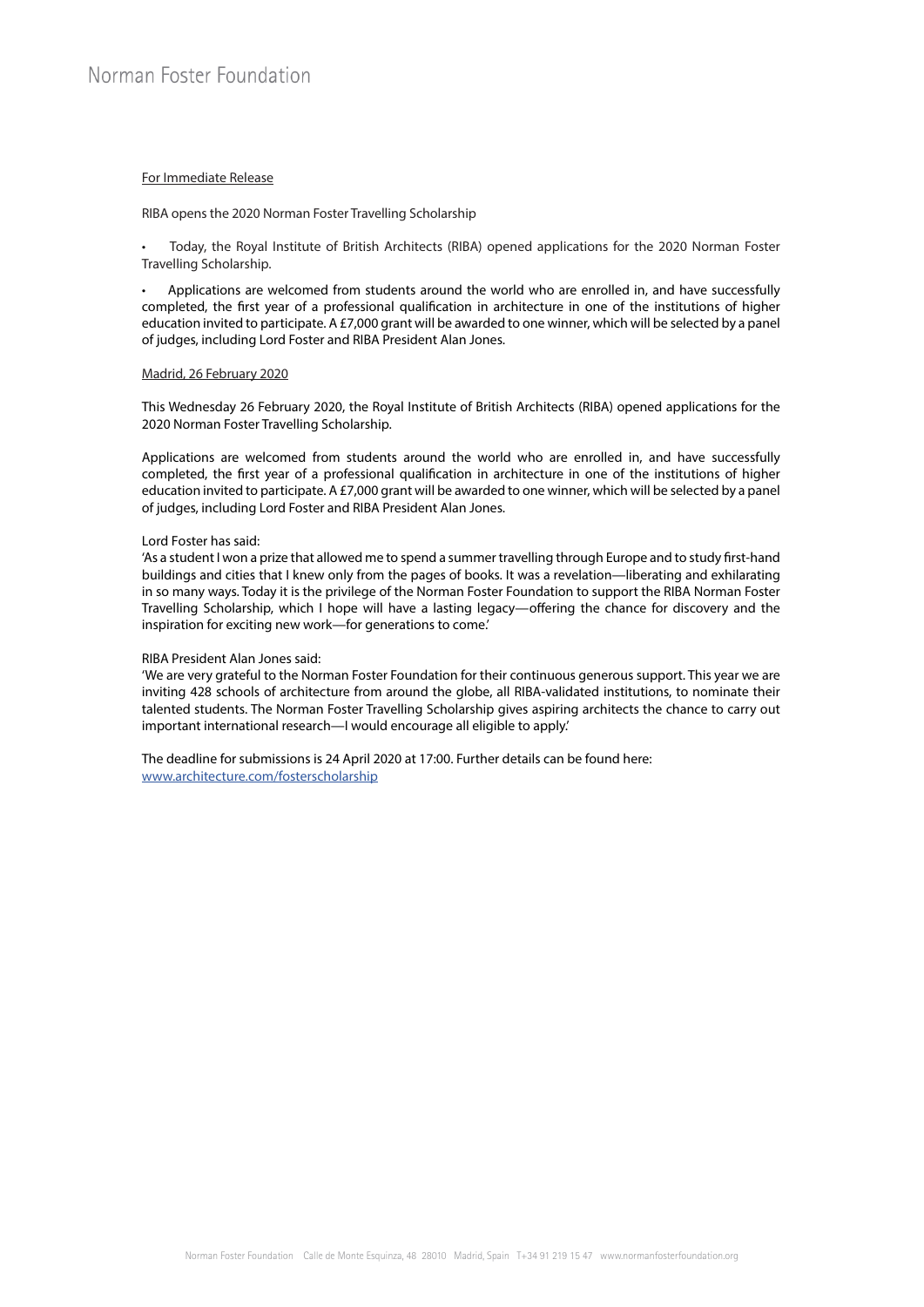### Notes to editors:

- For further press information contact Emily.Stallard@riba.org +44 (0) 20 7580 3813
- If you are a student interested in applying you can find out more information here.

• First established in 2006, the scholarship, supported by the Norman Foster Foundation, is now in its fourteenth year and is intended to fund international research on a topic related to the sustainable survival of our towns and cities, in a location of the student's choice. Past RIBA Norman Foster Scholars have travelled through the Americas, Europe, Africa, South East Asia, the Middle and the Far East, and Russia. Proposals for research might include: learning from the past to inform the future; the future of society; the density of settlements; sustainability; the use of resources; the quality of urban life; and transport.

• The list of higher education institutions invited to nominate students is selected by the RIBA and can be found here.

Over 400 higher education institutions are invited to participate, and this list includes all institutions that offer qualifications validated by the RIBA or are recognised by the Commonwealth Association of Architects; it also includes a large number of schools listed under other recognition systems (such as the European Directive for Recognition of Professional Qualifications in the EU, or the National Architectural Accreditation Board in the US.) Past recipients of the RIBA Norman Foster Travelling Scholarship:

2019: Siti Nurafaf Ismail - University of Malaya, Malaysia - 'Architecture of Humility'

2018: Steven Hutt - University of Greenwich, UK - 'East of Eden'

2017: Chloe Loader - University of Lincoln, UK - 'Emerging Cities: Sustainable Master-Planning in the Global South'

2016: Abel Feleke - University of Western Australia - 'Weaving the Urban Fabric: Examining the Significance of Community'

2015: Charles Palmer - University of Sheffield, UK - 'Cycling Megacities'

2014: Joe Paxton - Bartlett (UCL), UK - 'Buffer Landscapes 2060'

2013: Sigita Burbulyte - Bath University, UK - 'Charles Booth Going Abroad'

2012: Thomas Aquilina - University of Edinburgh - 'Material Economies: Recycling Practices in Informal Settlements Along African Longitude 30'

2011: Sahil Bipin Deshpande - Rizvi College of Architecture, India - 'Sanitation: A Case Study across Eight Metropolises'

2010: Andrew Mackintosh - Robert Gordon University, UK - 'In Search of Cold Spaces'

2009: Amanda Rivera – University of Bio Bio, Chile - 'Ancestral Cities, Ancestral Sustainability'

2008: Faizan Jawed Siddiqi - Rizvi College of Architecture, India - 'The Role of Public Transport in Shaping Sustainable Humane Habitats'

2007: Ben Masterton-Smith - Bartlett, UK - 'Emerging East: Exploring and Experiencing the East Asian Communist City'

• The Royal Institute of British Architects (RIBA) is a global professional membership body that serves its members and society in order to deliver better buildings and places, stronger communities and a sustainable environment. Follow @RIBA on Twitter for regular updates.